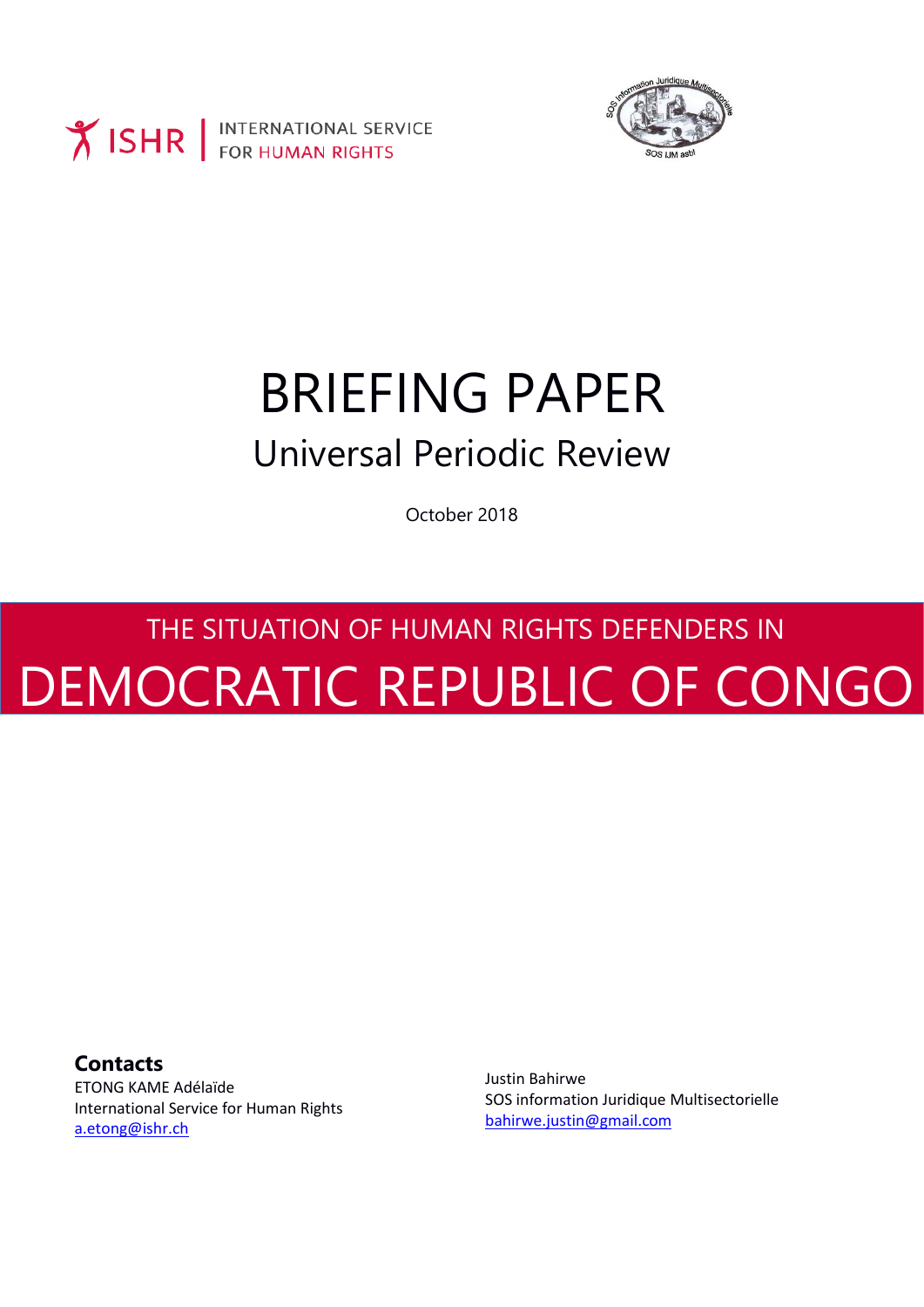

During its last Universal Periodic Review in 2013, the Democratic Republic of Congo (DRC) accepted 190 recommendations. The government accepted 13 recommendations on human rights defenders and 11 on the right to freedom of association, expression and the press. These recommendations called on the State to ensure that human rights defenders are able to pursue their activities without intimidation; take all necessary measures to prevent threats against defenders and ensure their effective protection; and adopt a national law to promote and protect human rights defenders. However, since its last review,

the government has been severely repressing demonstrations and presented a draft law on human rights defenders that would have the effect of restricting their rights.

#### A. RISKS FACING HUMAN RIGHTS DEFENDERS

- In the DRC, human rights defenders are targeted for exercising their rights to freedom of expression and association, and for challenging or criticising the government. They remain victims of threats and attacks because of their work.<sup>1</sup> Although the right to freedom of press and expression are constitutionally guaranteed, journalists criticising President Kabila and his government face defamation lawsuits, arbitrary arrests or detention.<sup>2</sup>
- In 2017, the Special Rapporteur on human rights defenders of the African Commission raised concerns regarding human rights defenders being subject to violations by unidentified persons or with the acquiescence of the DRC authorities. The objective being to silence or prevent them from exercising their human rights activities within the context of the crisis faced by the country. 3
- In Eastern DRC, journalists are being killed and threatened. According to Frontline Defenders, the killings, ethnic tensions, on-going violence and the instability in the region have favoured a climate of fear for local defenders.<sup>4</sup>
- According to Freedom House, Congolese authorities killed about 40 protesters who called for the review of legislation which postponed 2016 presidential elections and extended President Joseph Kabila's time in power, despite established term limits.<sup>5</sup>
- In December 2016, while peacefully protesting in the capital for the end of President Kabila's mandate as per the Constitution, 26 people were killed by security forces. 6
- Defenders spontaneously challenging the authorities can face life threatening situations. Innocent Muhinganya, President of the Nouvelle Dynamique de la Société Civile, became aware of a practice of military agents racketeering civilians to go through an illegally installed roadblock. On

26 June, in an attempt to stop this practice, Muhinganya went to the roadblock to discuss with the military personnel. One of the agents pointed his firearm at him ready to shoot when his colleagues convinced him not to.<sup>7</sup>

- As presidential elections in the country are fast approaching, defenders are on high alert to ensure each citizen's rights are respected. On 3rd September 2018, several dozens of activists from the Lucha citizen movement were arrested. They were protesting in front of the electoral commission to demand the withdrawal of voting machines and the cleaning of the electoral register.<sup>8</sup>
- Defenders exposing the illegal work of extractive industries are threatened or killed. Vincent Machozi founded a platform to denounce collusion between the political elite, armed groups and corporate interests in the Ituri and Kivu regions for the illicit exploitation of coltan. On 20 March 2016, not long after returning to the DRC following a decade of exile in the U.S., Machozi was killed; allegedly by State forces.<sup>9</sup>

## B. OFFICIAL RESTRICTIONS ON THE SPACE FOR HUMAN RIGHTS DEFENDERS

- In 2015 the High Council for Broadcasting and Communication (CSAC) adopted policies ahead of the initially planned election campaign to regulate coverage. One particular policy would allow the CSAC to unilaterally suspend TV or radio broadcast for up to three months.<sup>10</sup>
- In May 2018, the International Center for Not-forprofit Law reported the existence of two draft bills that could present serious threats to civil society space in the DRC. The first one concerns the amendment of the 2001 NGO law. This new draft would, among other things, ban NGO's challenging the government <sup>11</sup> or working on issues seen as undermining 'institutional stability<sup>'12</sup>. The draft particularly targets NGOs working on issues related to corruption and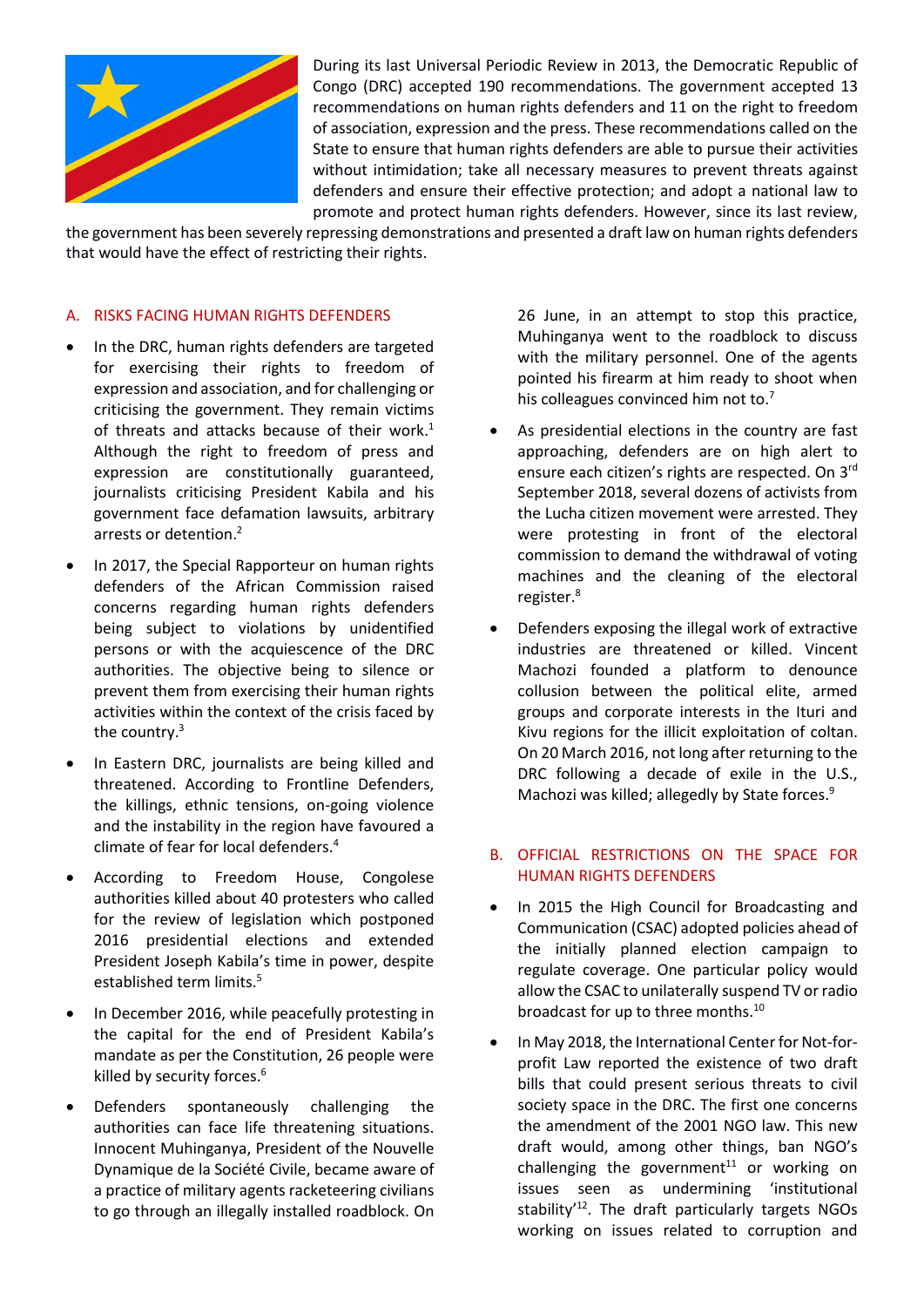democracy. The second draft law is a counter- $\text{terrorism}$  financing bill<sup>13</sup> also targeting civil society $14$ .

- In the DRC, article 26 of the Constitution guarantees the right of assembly. However, conflicting legal provisions still exists. Indeed, Decree-Law No. 196 of 29 January 1999 regulating events and public meetings provides that to enjoy this right, sometimes informing the government is enough, as said in the Constitution, when other times an authorization is needed<sup>15</sup>. While the DRC expressly referred to this decree law as being obsolete<sup>16</sup>, it still restricts this right.
- Freedom of association is guaranteed under article 37 of the Constitution and its application governed by law 004/2001 of 20 July 2001 laying general provisions applicable to non-profit associations and establishments of public utility<sup>17</sup>. The latest doesn't recognize the freedom of association to groups which are not legally registered. Indeed, on 3 December 2016 the Minister of Interior sent a letter to provincial authorities instructing them to prohibit actions undertaken by citizen movements Lucha and Filimbi.<sup>18</sup>

## C. HUMAN RIGHTS DEFENDERS FACING PARTICULAR RISKS

- For two years now, the people of Mbobero have watched the Republican Guard destroy their villages. Since 2016 in actions to annex 600 hectares, the head of State made homeless 2,500 people, destroyed over 317 homes, without compensation. According to the Nouvelle Dynamique de la Société Civile (NDSCI), seven people, including the president of the NDSCI, the director of a documentary made about the issue and protagonists, have been threatened. Some are currently living in hiding<sup>19</sup>.
- In 2015, 10 defenders were arrested in Goma for protesting against the detention of approximately 40 **pro-democracy activists** in Kinshasa. <sup>20</sup>
- On 29 and 30 December 2017, Frontline Defenders highlighted the arrest of seven human rights defenders affiliated with the prodemocracy and civil society movement Filimbi. In March 2018, Roger Katanga Mwenyemali was released after more than two months in detention. As of September 2018, out of the seven, five remain in detention awaiting verdict in their trial which was supposed to occur ten days after the last hearing on 16 August 2018.<sup>21</sup>
- Nelly Mbangu, prominent **woman human rights defenders** working on women and children's rights in North Kivu, received numerous death threats. In December 2016, Nelly received successive text messages from an unidentified number with death threats. Frontline Defenders believed these threats to be in retaliation for her legitimate human rights work.<sup>22</sup>
- **Journalists and media organisations** are restricted. A French and US journalist were unable to renew their press accreditation in June and August 2016, while a Belgian journalist was expelled from the country in September that same year. $23$  Additionally, the government banned Radio France International for ten months. It was allowed to emit again in August 2017.<sup>24</sup>
- In the DRC, **those defending the corrupt exploitation of the land** are often the most at risk. According to Global Witness, in 2017, 12 park rangers lost their lives defending wildlife against poachers and illegal miners.<sup>25</sup>

### D. THE RESPONSE OF THE STATE

- In May 2017, the senate passed a law supposedly for the protection of human rights defenders. If passed in its current form, the law would severely restrict the rights of defenders and their working environment<sup>26</sup>. Moreover, this draft law is incompatible with the UN Declaration on human rights defenders and the international obligations of DRC. It restricts the exercise of defenders' rights and also imposes unnecessary controls on NGOs receiving financial support, as well as harsh penalties for non-compliance with the obligations in the law. 27
- On a positive note, at the regional level the Governor of South Kivu adopted in February 2016 an edict<sup>28</sup> on the protection of defenders and journalists in the region. It aims to establish 'a legal framework for the protection of human rights defenders and journalists in order to create a safe climate to allow them to act without hindrance and in complete security'. This is a first important step towards a better legal protection of human rights defenders in the country<sup>29</sup>.
- Alternatively, In July 2018, during its reorganization, the Governor of South Kivu Province, removed the Ministry of justice and human rights in the new Provincial Government<sup>30</sup>.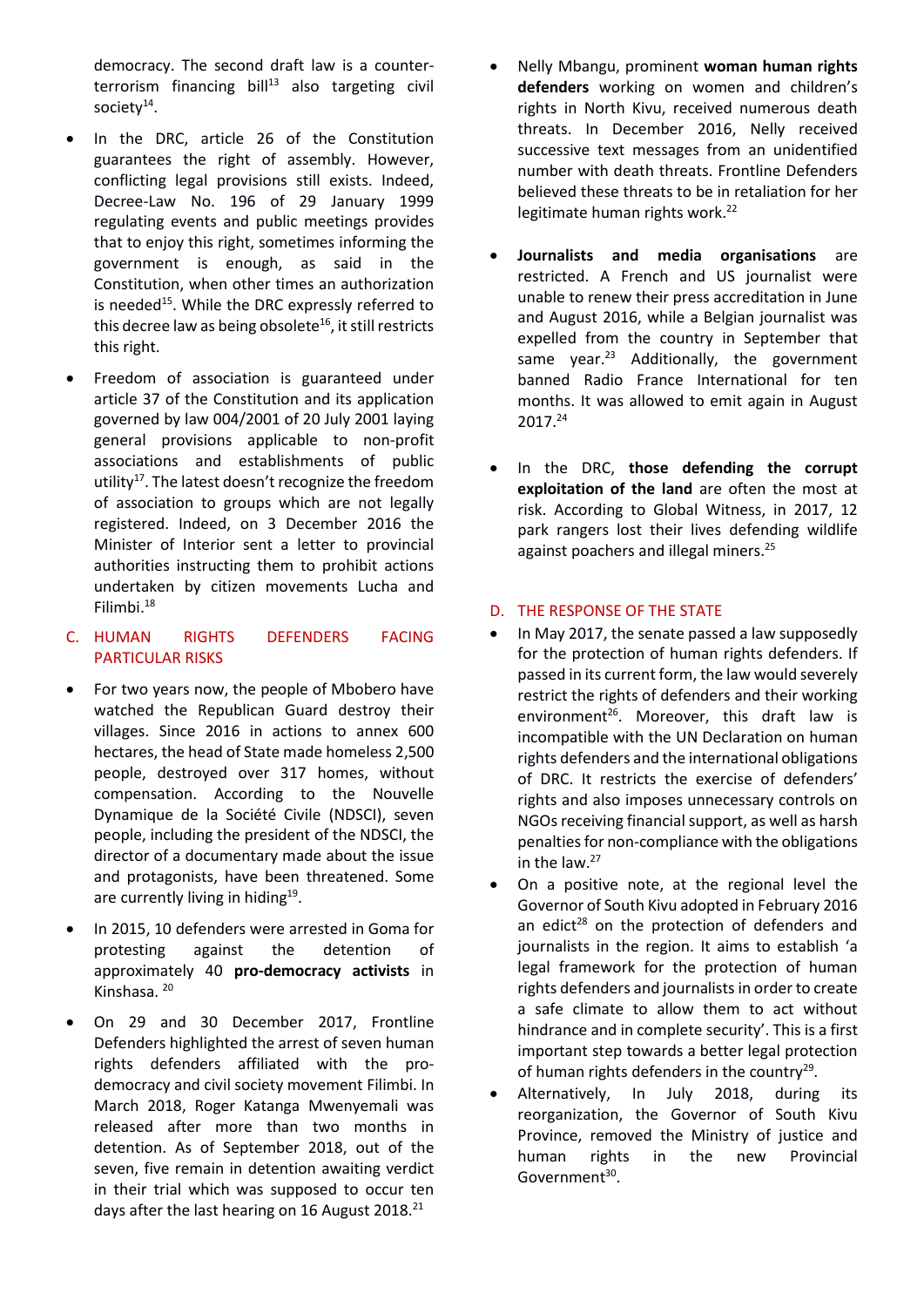#### RECOMMENDATIONS TO THE GOVERNMENT OF THE DEMOCRATIC REPUBLIC OF CONGO:

- Ensure in all circumstances that all human rights defenders in the DRC are able to carry out their legitimate human rights activities without fear of reprisals and free of all restrictions.
- Adopt a national law for the promotion and protection of human rights defenders in line with the UN Declaration on human rights defenders and other international human rights instruments.
- Refrain from adopting restrictive laws to limit the work of human rights defenders and shrink civil society space in the country.
- Develop, adopt and implement National Action Plans to implement the UN Guiding Principles on Business and Human Rights in order to fully guarantee the protection of human rights defenders working on issues related to extractive industries.
- The State should guarantee the constitutional right of freedom of assembly and sanction the excessive use of force, intimidation and threats against defenders especially during peaceful protests.
- Guarantee the implementation of the edict on the protection of human rights defenders by reinstituting the Ministry of justice and human rights in the Provincial Government of South Kivu.
- Provide the national human rights commission with the necessary financial and human resources to ensure that its fully independent and it fulfils its mandate
- Guarantee the right to freedom of expression, and refrain from restricting defenders reporting on the current human rights situation in the country and the upcoming presidential elections.

#### ABOUT THIS BRIEFING PAPER

 $\overline{a}$ 

ISHR and SOS Information Juridique Multisectorielle (SOS-IJM) encourage States to consult UPR submissions by local activists and make recommendations to the Democratic Republic of Congo regarding the protection of human rights defenders. This paper is a result of compiling public information and direct contact and experience of SOS-IJM in the protection of defenders. Readers should consult sources cited for additional information.

- <sup>1</sup> <https://www.ishr.ch/news/hrc38-democratic-republic-congo-must-protect-its-civic-space>
- <sup>2</sup> <https://freedomhouse.org/report/freedom-world/2017/congo-democratic-republic-kinshasa>
- <sup>3</sup> <http://www.achpr.org/press/2017/06/d359/>
- <sup>4</sup> <https://www.frontlinedefenders.org/en/location/democratic-republic-congo>
- <sup>5</sup> <https://freedomhouse.org/article/drc-continues-violent-crackdown-freedom-assembly>
- <sup>6</sup> <https://freedomhouse.org/report/freedom-world/2017/congo-democratic-republic-kinshasa>
- <sup>7</sup> [http://www.ndsci-rdc.com/2017/06/26/alerte-alerte-le-ddh-ir-innocent-muhiganya-echappe-belle-a-un-assassinat-par-un-militaire-des](http://www.ndsci-rdc.com/2017/06/26/alerte-alerte-le-ddh-ir-innocent-muhiganya-echappe-belle-a-un-assassinat-par-un-militaire-des-fardc/)[fardc/](http://www.ndsci-rdc.com/2017/06/26/alerte-alerte-le-ddh-ir-innocent-muhiganya-echappe-belle-a-un-assassinat-par-un-militaire-des-fardc/)
- <sup>8</sup> <https://www.bbc.com/afrique/region-45395638>
- <sup>9</sup> [https://www.business-humanrights.org/en/vincent-machozi?countries\[\]=3480](https://www.business-humanrights.org/en/vincent-machozi?countries%5b%5d=3480)
- <sup>10</sup> <https://freedomhouse.org/report/freedom-press/2016/congo-democratic-republic-kinshasa>
- <sup>11</sup> <http://www.rfi.fr/afrique/20180606-rdc-projet-loi-encadrer-ong-inquiete-experts-onu-nyaletsossi-voule>
- <sup>12</sup> <https://democracyworks.org.za/policy-brief-16-african-civil-society-under-fire/>
- <sup>13</sup> <https://www.digitalcongo.net/article/5acdefbcaa455a0004189155/>
- <sup>14</sup> [http://www.icnl.org/research/monitor/congo\\_drc.html](http://www.icnl.org/research/monitor/congo_drc.html)
- <sup>15</sup> <https://www.leganet.cd/Legislation/Droit%20Public/Ordre/DL.29.01.1999.htm>

<sup>16</sup> [https://tbinternet.ohchr.org/\\_layouts/treatybodyexternal/Download.aspx?symbolno=INT%2fCCPR%2fRLI%2fCOD%2f29152&Lang=fr,](https://tbinternet.ohchr.org/_layouts/treatybodyexternal/Download.aspx?symbolno=INT%2fCCPR%2fRLI%2fCOD%2f29152&Lang=fr) para 108

- <sup>17</sup> <http://www.leganet.cd/Legislation/ASBL/Loi%20n%20004.2001.20.07.2001.pdf>
- <sup>18</sup> [https://www.asf.be/wp-content/uploads/2017/11/ASF\\_RDC\\_EtudeDDHPr%C3%A9-%C3%A9lectoral\\_FR\\_201711\\_Spread.pdf](https://www.asf.be/wp-content/uploads/2017/11/ASF_RDC_EtudeDDHPr%C3%A9-%C3%A9lectoral_FR_201711_Spread.pdf)
- <sup>19</sup> <http://www.rfi.fr/afrique/20180711-documentaire-rdc-mbobero-expropriations>
- <sup>20</sup> <https://freedomhouse.org/article/drc-continues-violent-crackdown-freedom-assembly>
- <sup>21</sup> <https://www.frontlinedefenders.org/en/case/arrest-and-detention-seven-human-rights-defenders>
- <sup>22</sup> <https://www.frontlinedefenders.org/en/case/nelly-mbangu-receives-death-threats>
- <sup>23</sup> <https://www.amnesty.org/en/countries/africa/democratic-republic-of-the-congo/report-democratic-republic-of-the-congo/>
- <sup>24</sup> <https://freedomhouse.org/report/freedom-world/2018/congo-democratic-republic-kinshasa>
- <sup>25</sup> <https://www.globalwitness.org/en-gb/campaigns/environmental-activists/their-faces-defenders-frontline/#chapter-1/section-1>